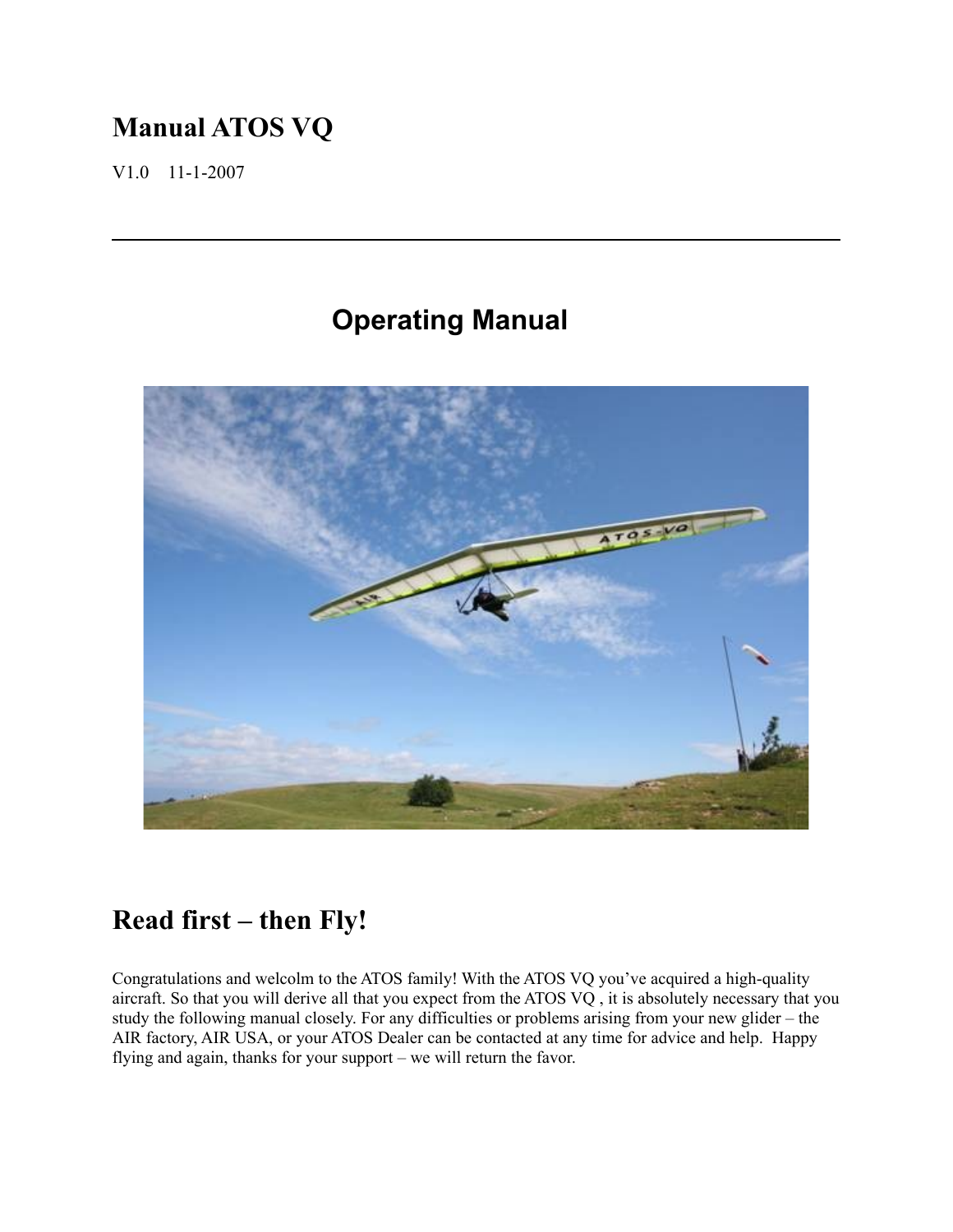## **ATOS VQ Manual** V1.0. Sept2007

1.) Attach the control bar and down tube. Insert the flap control cable. Don't drop the down tube. Stand behind it.



2.) Turn the Atos upright. The Glider should stand stable. With a strong wind, one wing of the assembled glider should lie into the wind, from the side, or slightly behind.



#### **For two bag transport only!**

3.) Connect the second D spar with the bolts and secure it with the pins and bungee.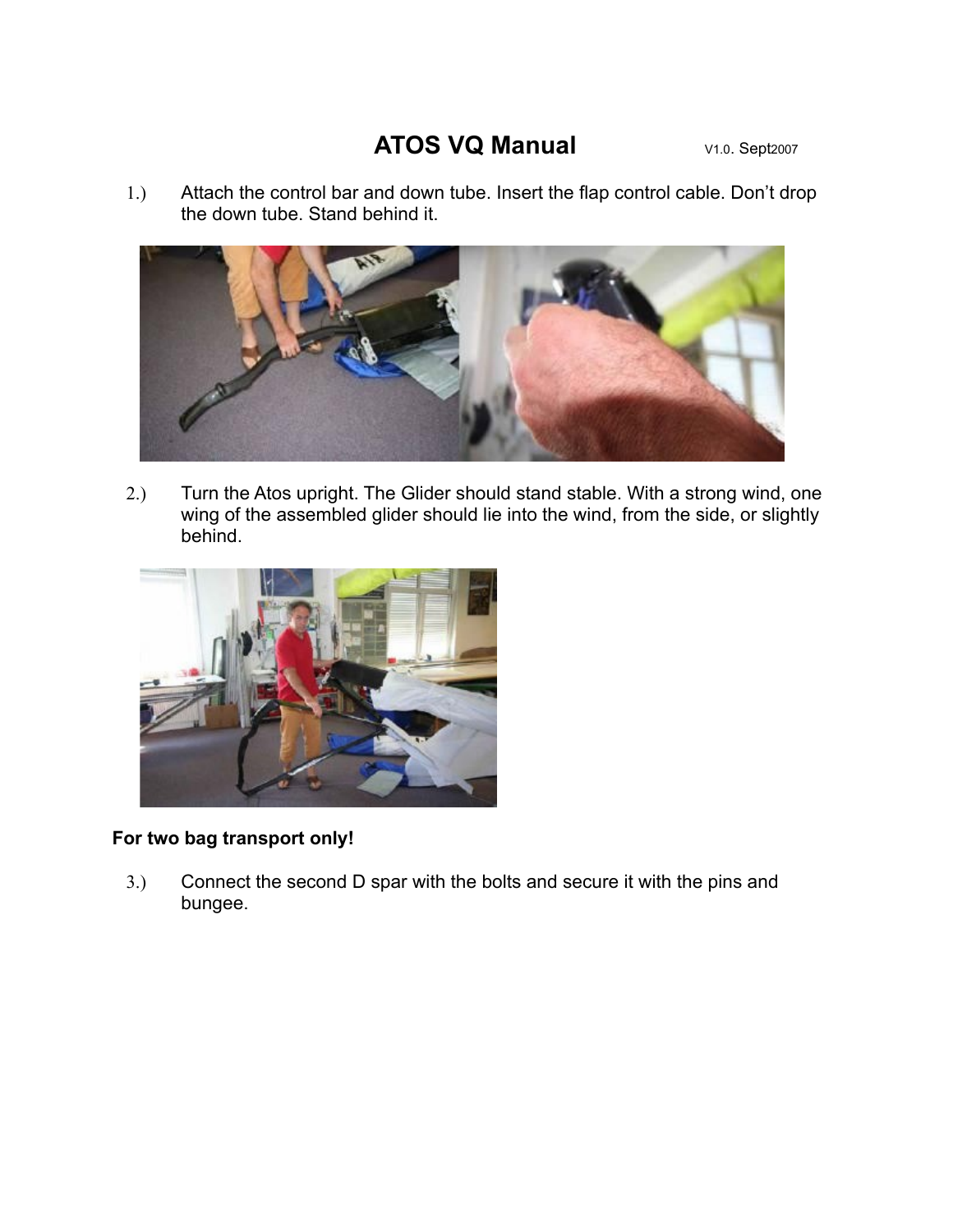

4.) Take the outer wing tube out of the D-spar.



5.) Attach the rope which maintains the keel position and the control cable



**Check the routing of the cable and ensure that the control cable is fixed with two buckles.**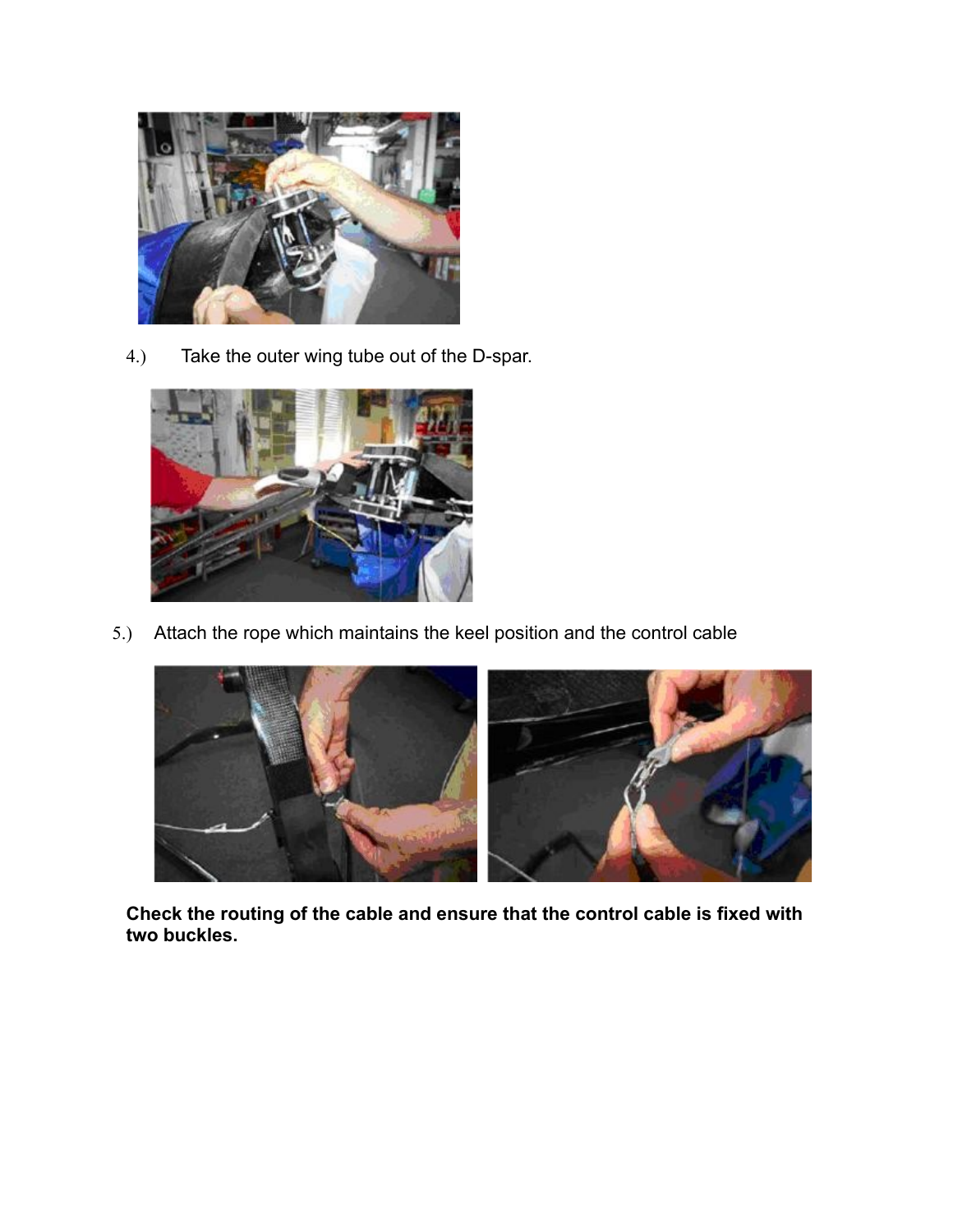6.) Tighten the nose fitting and secure it with the pin.



7.) Insert the rear keel.



8.) **Fix the pulleys to the sail. Start with the lower pulley first.**



9.) Insert the wing tip tube. Open the Velcro between the two outer ribs only. To find the position, use the hole in the sail. Pull out the carbon leading edge and fix it at the outer support.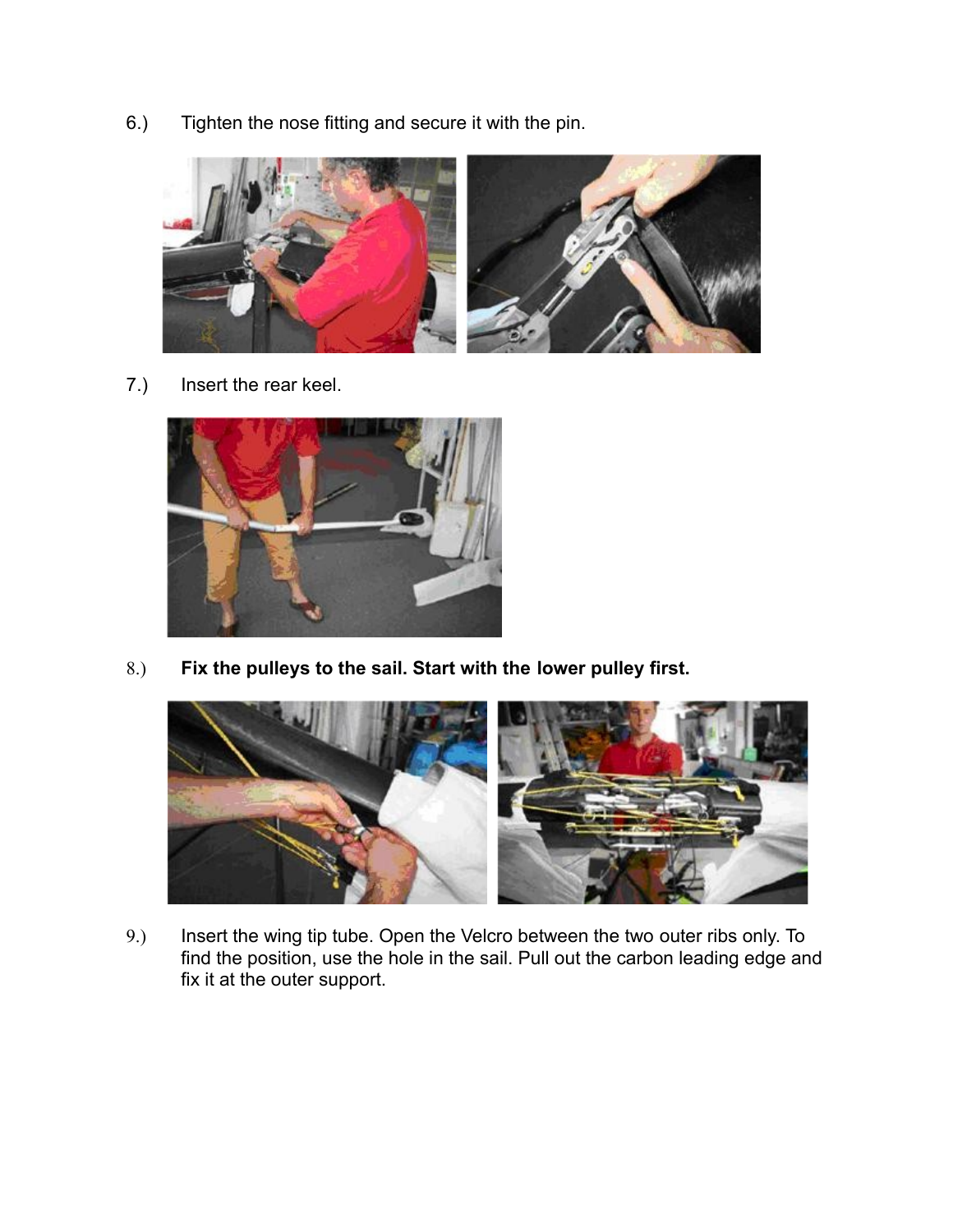

10.) Insert the tip tube and secure it with the Velcro.



11.) Insert rib/sail pin of the three outer ribs and secure it with the bungee.



Before moving to the keel, ensure that the outer wing tube is inserted completely into the spar. Look through the hole in the sail.

12.) Tighten the sail slightly. Ensure that all ribs are fixed and the outer carbon leading edge is in place. Tighten the sail till the mark at the rope is just behind the clamp.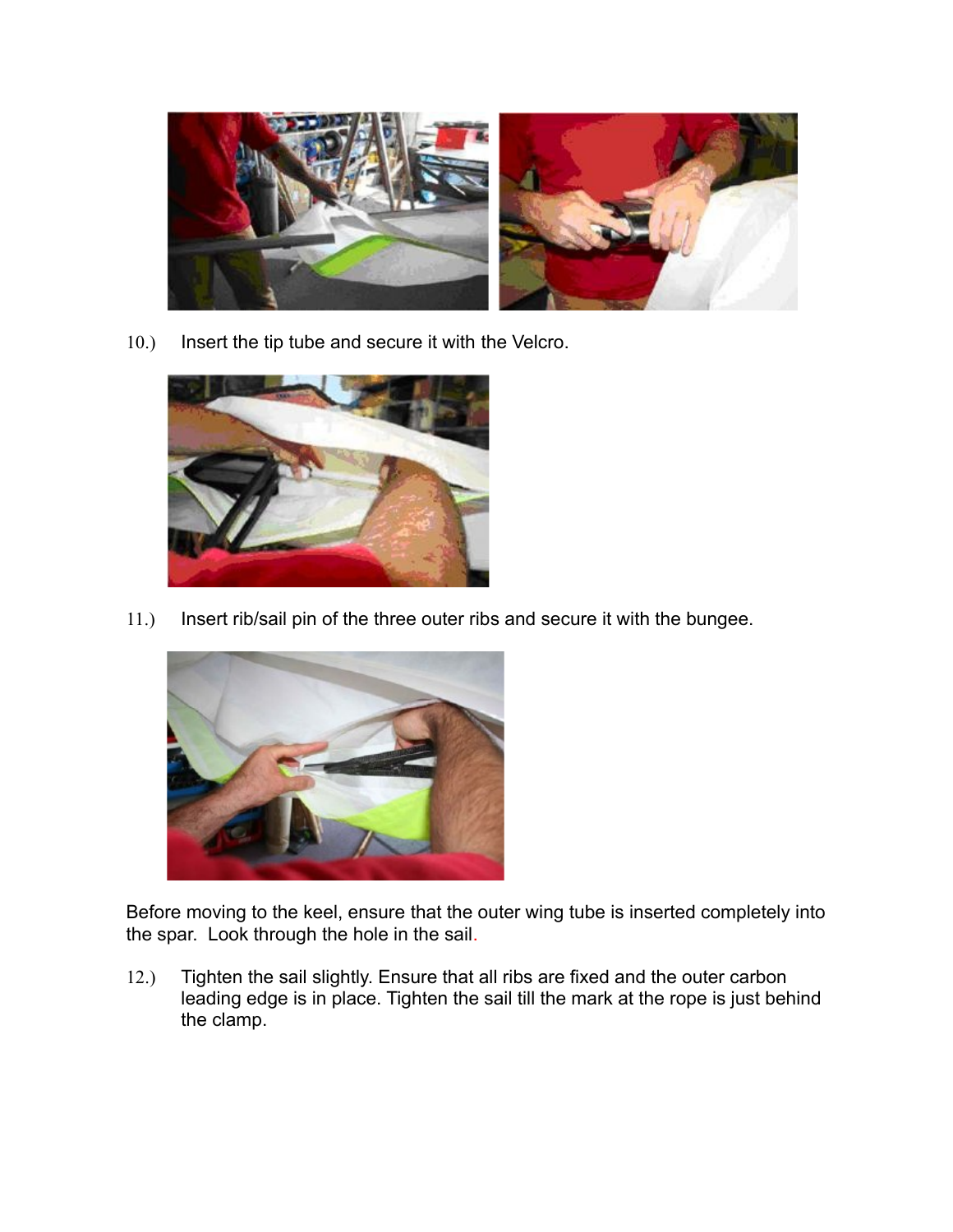

13.) Attach the sail to the keel. Insert the ring and tighten the lever to the opposite side till the spring pin snaps and secures the lever.



14.) Attach the tail.



15.) Insert the rope (and the small bags if you like) in the tail bag and place the bag at the keel to a very rear position.

Note: The bag must be at the rear position in order to have enough distance to the control cable at the back side of the keel to prevent a obstruction of the control cable.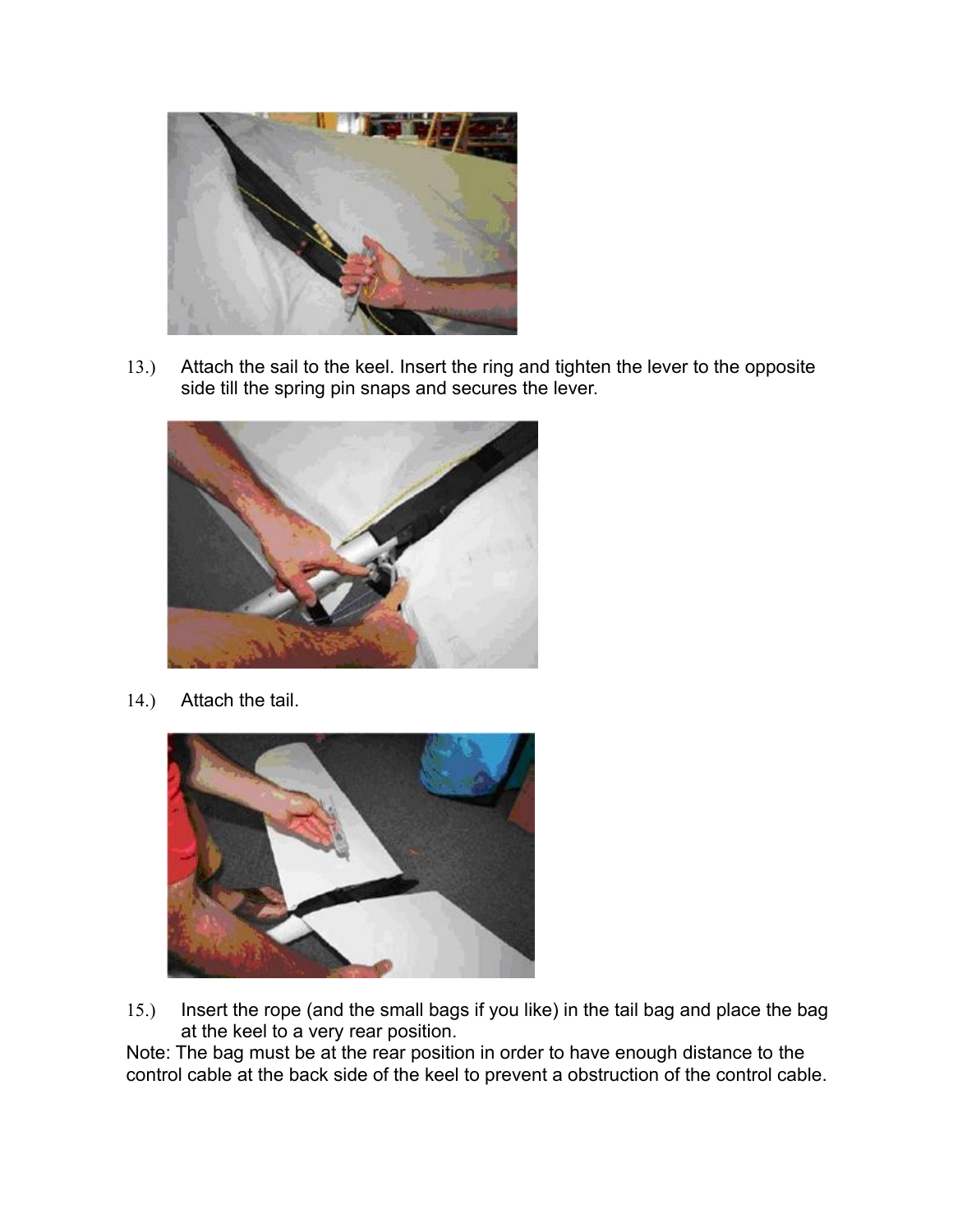

16.) Close the zipper and insert the flap pins.



17.) You can store the bag in the D-spar.



18.) Attach the spoiler cable to the down tube and place the bungee tube over the pin.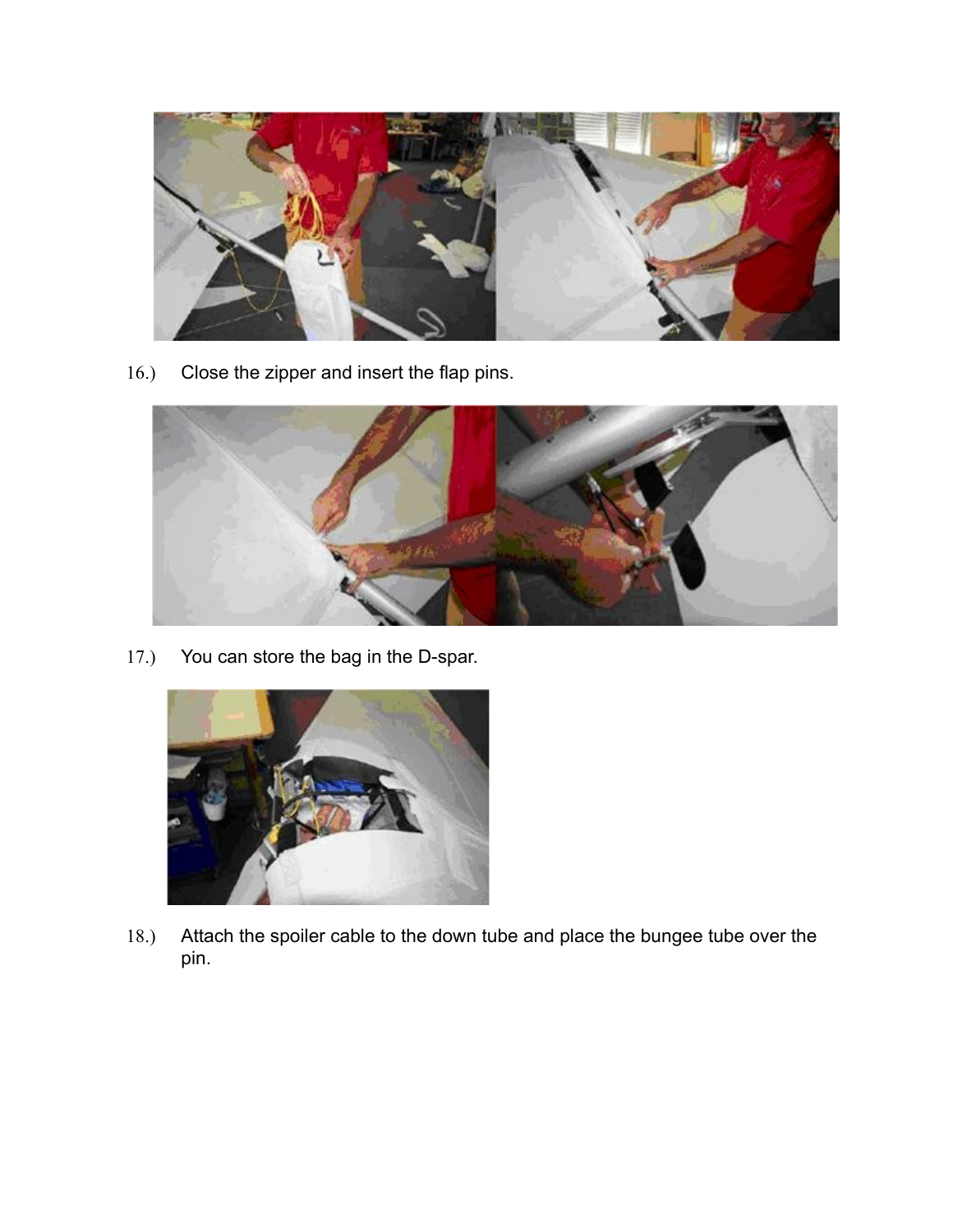

19.) Check the routing of the control cable.



20.) Check the function and deflection of the spoiler.



21.) Fix the nose cover. The Velcro has to be replaced if it loses strength. Don't fly with loose nose cover!